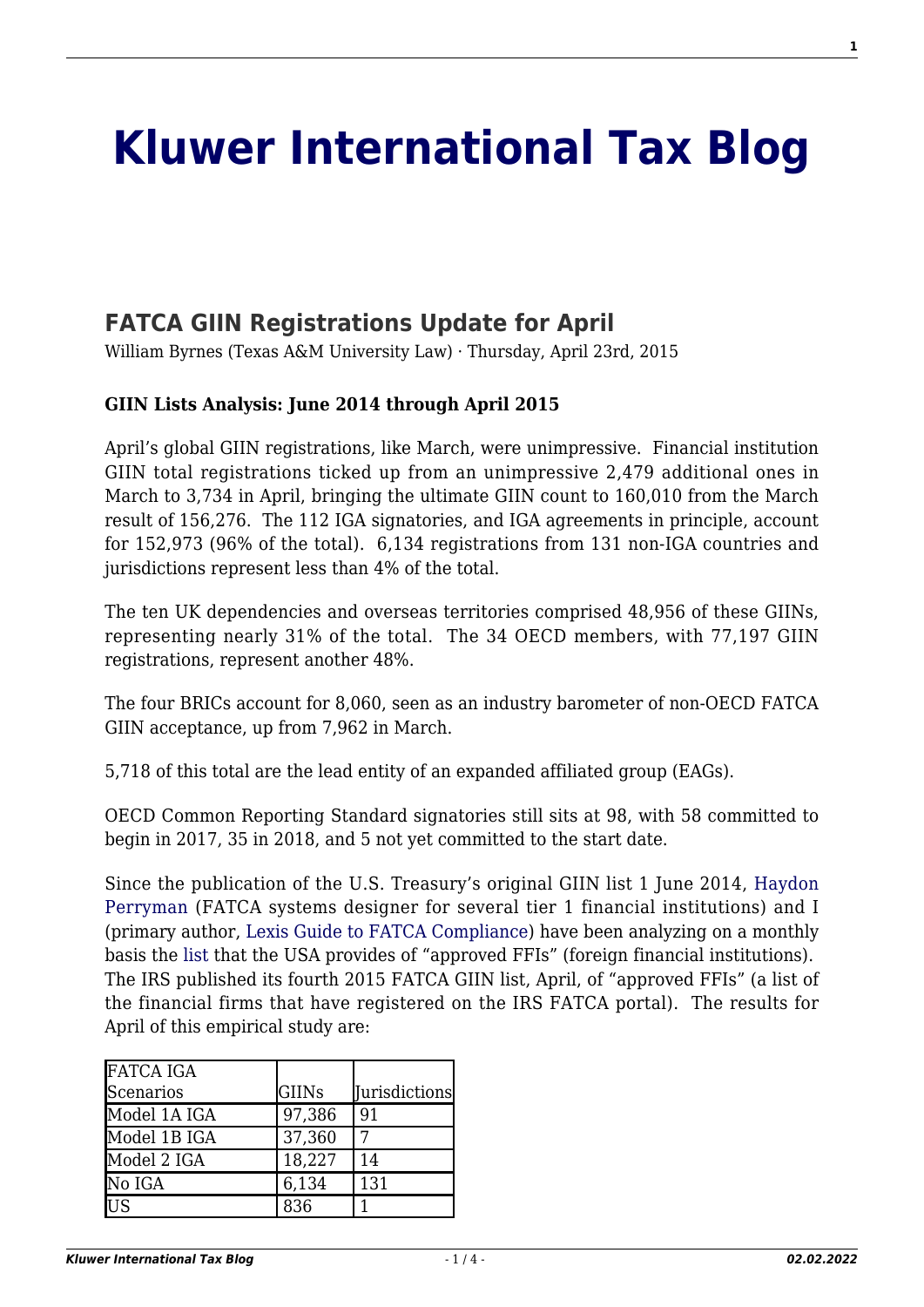| <b>US</b> Territories |             |  |
|-----------------------|-------------|--|
|                       | 160,010 250 |  |

#### **GIIN List (2014/2015) Registrations**

| June      | 77,354  |  |
|-----------|---------|--|
| July      | 82,994  |  |
| August    | 95,239  |  |
| September | 99,861  |  |
| October   | 104,344 |  |
| November  | 116,104 |  |
| December  | 122,881 |  |
| January   | 147,043 |  |
| February  | 153,797 |  |
| March     | 156,276 |  |
| April     | 160,010 |  |

#### **FATCA International Data Exchange Services (IDES) Updates**

#### **IDES Data Preparation Examples Available on GitHub**

The FATCA International Data Exchange Service (IDES) **is open for testing now until Friday, 24 April at 12:00 PM EDT** to all financial institutions and tax administrations that completed [IDES enrollment](http://links.govdelivery.com/track?type=click&enid=ZWFzPTEmbWFpbGluZ2lkPTIwMTUwNDE1LjQ0MTMzMjQxJm1lc3NhZ2VpZD1NREItUFJELUJVTC0yMDE1MDQxNS40NDEzMzI0MSZkYXRhYmFzZWlkPTEwMDEmc2VyaWFsPTE2OTk4NjcxJmVtYWlsaWQ9d2J5cm5lc0B0anNsLmVkdSZ1c2VyaWQ9d2J5cm5lc0B0anNsLmVkdSZmbD0mZXh0cmE9TXVsdGl2YXJpYXRlSWQ9JiYm&&&118&&&https://www.ides-support.com/) by Thursday, 16 April 2015.

On 12 January 2015 the Internal Revenue Service launched the International Data Exchange Service (IDES) for enrollment. The 160,010 registered financial institutions or host country tax authorities must use IDES to securely send their information reports on financial accounts held by U.S. persons to the IRS under the Foreign Account Tax Compliance Act (FATCA) or pursuant to the terms of one of the 112 intergovernmental agreement (IGA), as applicable. Reciprocally, whereby a jurisdiction has entered into a "reciprocal IGA" with the U.S. and the jurisdiction has the necessary safeguards and infrastructure in place, the IRS will also use IDES to provide similar information to the host country tax authority on accounts in U.S. financial institutions held by the jurisdiction's residents.Users have inquired about technical solutions and specifications regarding data preparation to create IDES data packets. In response, the IRS developed examples that conform to published guidelines. The examples, available on

Users have inquired about technical solutions and specifications regarding data preparation to create IDES data packets. In response, the IRS developed examples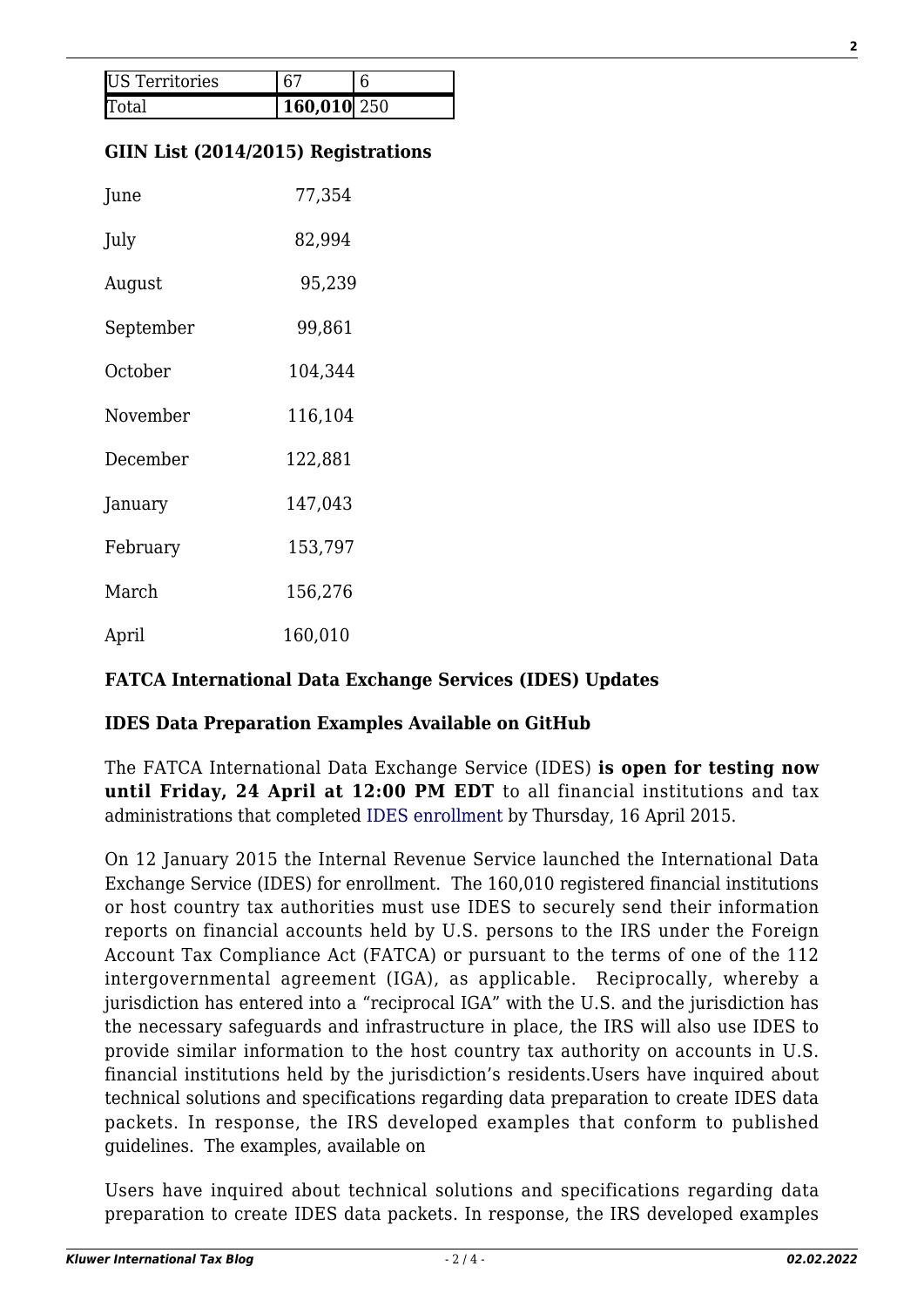that conform to published guidelines. The examples, available on [GitHub,](http://links.govdelivery.com/track?type=click&enid=ZWFzPTEmbWFpbGluZ2lkPTIwMTUwNDIwLjQ0Mjg0ODUxJm1lc3NhZ2VpZD1NREItUFJELUJVTC0yMDE1MDQyMC40NDI4NDg1MSZkYXRhYmFzZWlkPTEwMDEmc2VyaWFsPTE3MDAwMDkxJmVtYWlsaWQ9d2J5cm5lc0B0anNsLmVkdSZ1c2VyaWQ9d2J5cm5lc0B0anNsLmVkdSZmbD0mZXh0cmE9TXVsdGl2YXJpYXRlSWQ9JiYm&&&122&&&https://github.com/IRSgov) explain how to create an IDES data packet and decrypt a notification.

GitHub is an open source repository hosting service that allows users to collaborate and share code. You are invited to review the examples, participate in the online community and create your own technology solutions.

- [IDES Data Preparation for.NET](http://links.govdelivery.com/track?type=click&enid=ZWFzPTEmbWFpbGluZ2lkPTIwMTUwNDIwLjQ0Mjg0ODUxJm1lc3NhZ2VpZD1NREItUFJELUJVTC0yMDE1MDQyMC40NDI4NDg1MSZkYXRhYmFzZWlkPTEwMDEmc2VyaWFsPTE3MDAwMDkxJmVtYWlsaWQ9d2J5cm5lc0B0anNsLmVkdSZ1c2VyaWQ9d2J5cm5lc0B0anNsLmVkdSZmbD0mZXh0cmE9TXVsdGl2YXJpYXRlSWQ9JiYm&&&123&&&http://irsgov.github.io/IDES-Data-Preparation-Dot-Net)
- [IDES Data Preparation for Java](http://links.govdelivery.com/track?type=click&enid=ZWFzPTEmbWFpbGluZ2lkPTIwMTUwNDIwLjQ0Mjg0ODUxJm1lc3NhZ2VpZD1NREItUFJELUJVTC0yMDE1MDQyMC40NDI4NDg1MSZkYXRhYmFzZWlkPTEwMDEmc2VyaWFsPTE3MDAwMDkxJmVtYWlsaWQ9d2J5cm5lc0B0anNsLmVkdSZ1c2VyaWQ9d2J5cm5lc0B0anNsLmVkdSZmbD0mZXh0cmE9TXVsdGl2YXJpYXRlSWQ9JiYm&&&124&&&http://irsgov.github.io/IDES-Data-Preparation-Java)
- [IDES Data Preparation for OpenSSL](http://links.govdelivery.com/track?type=click&enid=ZWFzPTEmbWFpbGluZ2lkPTIwMTUwNDIwLjQ0Mjg0ODUxJm1lc3NhZ2VpZD1NREItUFJELUJVTC0yMDE1MDQyMC40NDI4NDg1MSZkYXRhYmFzZWlkPTEwMDEmc2VyaWFsPTE3MDAwMDkxJmVtYWlsaWQ9d2J5cm5lc0B0anNsLmVkdSZ1c2VyaWQ9d2J5cm5lc0B0anNsLmVkdSZmbD0mZXh0cmE9TXVsdGl2YXJpYXRlSWQ9JiYm&&&125&&&http://irsgov.github.io/IDES-Data-Preparation-OpenSSL/)

*To make sure you do not miss out on regular updates from the Kluwer International Tax Blog, please subscribe [here.](http://kluwertaxblog.com/newsletter/)*

### **Kluwer International Tax Law**

The **2021 Future Ready Lawyer survey** showed that 77% of the legal professionals experience an increased importance of legal technology. Kluwer International Tax Law is an intuitive research platform for Tax Professionals leveraging Wolters Kluwer's top international content and practical tools providing answers. You can easily access the tool from every preferred location. Are you, as a Tax professional, ready for the future?

#### [Learn how](https://www.wolterskluwer.com/en/solutions/kluwertaxlaw?utm_source=kluwertaxblog&utm_medium=articleCTA&utm_campaign=article-banner) **[Kluwer International Tax Law](https://www.wolterskluwer.com/en/solutions/kluwertaxlaw?utm_source=kluwertaxblog&utm_medium=articleCTA&utm_campaign=article-banner)** [can support you.](https://www.wolterskluwer.com/en/solutions/kluwertaxlaw?utm_source=kluwertaxblog&utm_medium=articleCTA&utm_campaign=article-banner)